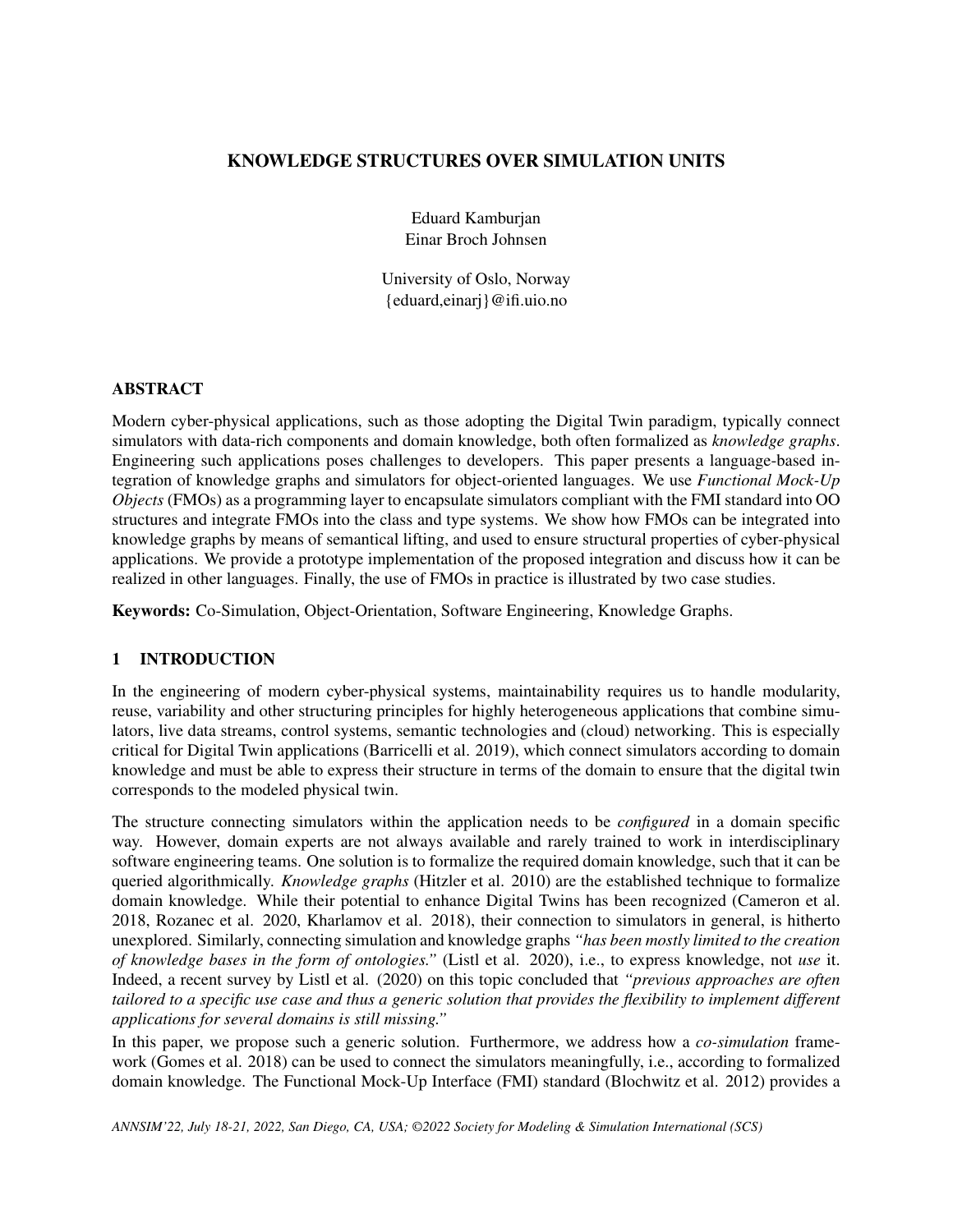uniform interface to simulators by encapsulating them in Functional Mock-Up Units (FMUs). These units are defined broadly enough to encompass most components needed for digital twin applications, for example realizing the connection to live data [\(Feng et al. 2021,](#page-10-5) [Frasheri et al. 2021\)](#page-10-6). Their generic interface, however, poses a challenge for development of the application itself, as it is not integrated into the structures of the programming language used to develop the application. Indeed, co-simulation with FMUs has so far mostly been considered for static connections or for primitive languages without any reuse mechanism [\(Thule et al.](#page-11-3) [2019\)](#page-11-3). Tool support, however, is direly needed to not only provide an efficient and working co-simulation, a brittle task in itself [\(Hansen et al. 2021,](#page-10-7) [Inci et al. 2021\)](#page-11-4), but also for reconfigurations that change the connections in a meaningful way.

Approach. We present an approach that directly connects FMUs and knowledge graphs to drastically simplify the engineering of applications that connect simulators and formalized domain knowledge. We integrate FMUs directly into the object model of an object-oriented language as *Functional Mock-Up Objects* (FMOs). This integration of the FMI is transparent in the sense that programmers can use it as a *foreign language interface*: the model description of the FMU is a first-class concept in the language, completely encapsulated in an FMO. Properties of the loaded FMU are treated as fields and its operations as methods. FMOs enable us to integrate the model information of the FMU directly into the type system without requiring the programmer to learn a new library and its pitfalls.

By connecting FMOs with knowledge graphs we can analyze the structure of a program to detect whether it is a meaningful digital twin, i.e., whether it is indeed mirroring its physical counterpart and, thus, can be used as a meaningful representation of it. We connect FMOs to knowledge graphs by *semantically lifting* the FMOs, i.e., by mapping the FMOs to a part of the knowledge graph. This means that the whole program state is interpreted as a *knowledge graph* and can be investigated using semantic web technologies. Technically, we introduce an extension of the SMOL language [\(Kamburjan et al. 2021\)](#page-11-5), that introduced semantic lifting of object-oriented runtime structures, and use the FMOs to lift the encapsulated FMUs as well.

We illustrate the general principle of FMOs in terms of a digital shadow that reconfigures its parameters upon detecting a drift between simulated and observed behavior with the house example of the Open Simulation Platform [\(Smogeli et al. 2020\)](#page-11-6). Using semantical lifting as a structuring constraint, we can formulate correct (w.r.t. the domain) digital twins using knowledge graph shapes. Our approach is implemented and available  $\text{online}$ , but is general enough to be applied to other object-oriented programming languages.

Contribution and Structure. Our main contribution is a programming language that treats FMUs as a first-order concept and integrates it into its type system and semantical lifting mechanism. We show how this can be used for to develop digital twin structures. We first give preliminaries on the FMI and knowledge graphs in Sec. [2](#page-1-1) before we introduce the programming language in Sec. [3.](#page-2-0) We discuss its semantical lifting in Sec. [4](#page-4-0) and its usage in Sec. [5.](#page-6-0) We discuss the implementation strategy in Sec. [6](#page-8-0) and related work in Sec. [7](#page-9-0) before we conclude in Sec. [8.](#page-9-1)

# <span id="page-1-1"></span>2 PRELIMINARIES

There are many definitions of digital twins [\(Barricelli et al. 2019\)](#page-10-0). In this work, we understand by a digital twin an application containing simulators, whose connections mirror the structure of some existing system, the physical twin, such that data flows from digital to physical twin and vice versa. A digital shadow has only data flow from the physical twin to the digital twin.

FMI. The functional mock-up interface [\(Blochwitz et al. 2012\)](#page-10-4) is a standard for the exchange of simulation units, where a simulation units is, following the formalization of [Gomes et al. \(2019\),](#page-10-8) a tuple (*S*,*U*,*Y*,set,get,doStep), where *S* is the internal state space, *U* the set of input variables, *Y* the set of

<span id="page-1-0"></span><sup>&</sup>lt;sup>1</sup>Source code and examples are publically available under [https://smolang.org.](https://smolang.org)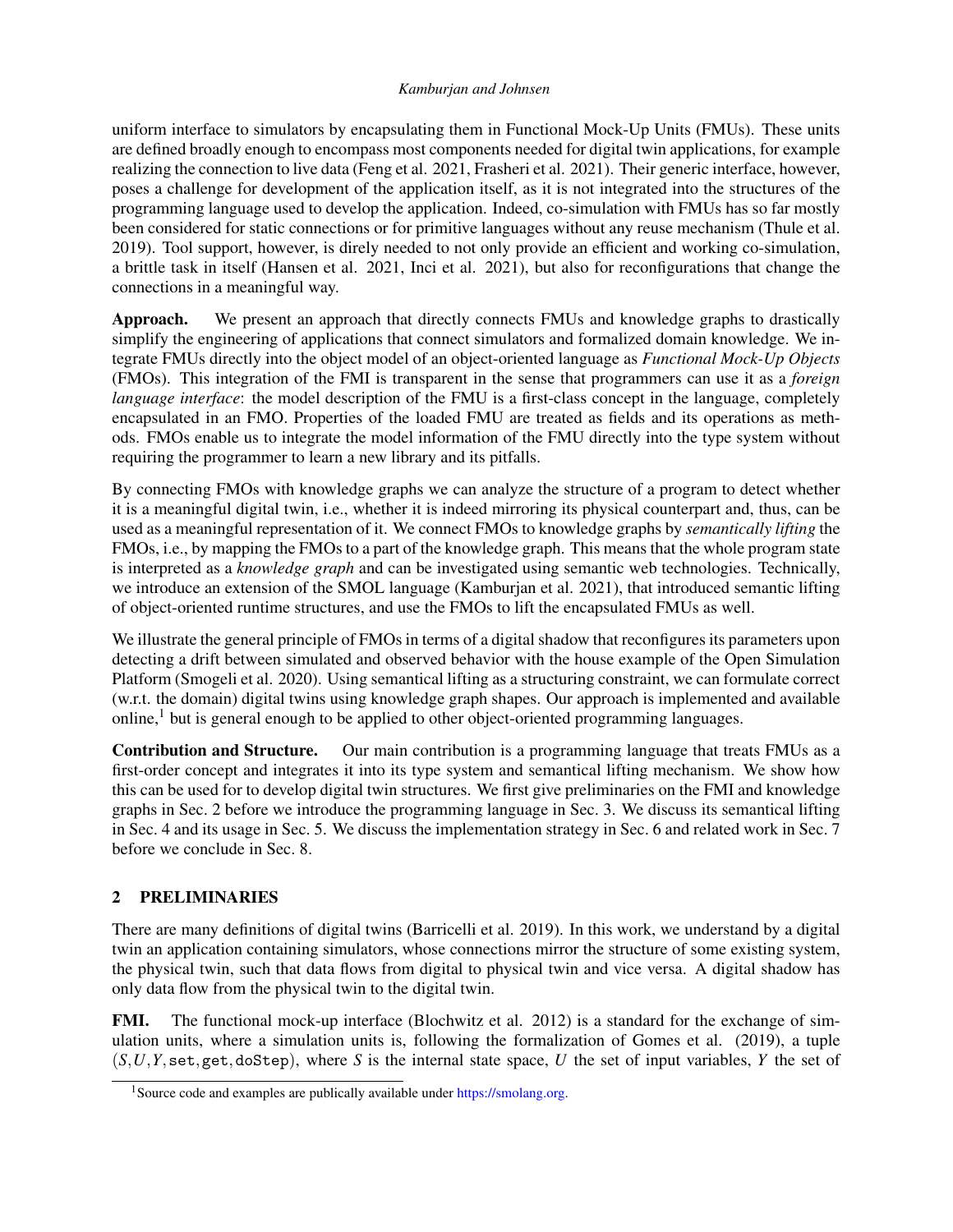output variables, set :  $S \times U \times V \rightarrow S$  the function to set the values of the input variables to some values of domain  $\mathscr{V}$ , get :  $S \times Y \to \mathscr{V}$  the function to get the results and doStep:  $S \times \mathbb{R}^+ \to \mathbb{R}$  the function to perform the simulation for a given amount of time. In the context of the FMI, a simulation unit is called a *function mock-up unit* (for co-simulation) [\(Gomes et al. 2018\)](#page-10-3).

The FMI defines additional structures for simulation units, such as types or parameter variables, which cannot be reset, and additional information on the correct usage, e.g., the order of calls needed to initialize an FMU. Most importantly, it defines the *model description*, an XML formatted description of input and output variables, and further information about the FMU.

Knowledge Graphs. For our purposes, a knowledge graph [\(Hitzler et al. 2010\)](#page-10-1) is a formalization of domain knowledge in terms of a *vocabulary* and *axioms* over terms from the vocabulary. The underlying formalisms for knowledge graphs are (mostly) description logics [\(Baader et al. 2003\)](#page-10-9), which are decidable fragments of first-order logic. Knowledge graphs are usually expressed in the *Web Ontology Language* OWL [\(W3C, OWL WG 2012\)](#page-11-7). More concretely, the ontology specifies the vocabulary of *classes* and *properties* that can be used by the system model, and a set of *axioms*, i.e., constraints, to which the model must adhere. Ontologies are today used in many different domains, both within organizations, and as parts of large open projects, like SNOMED CT, an open ontology for clinical terms [\(SNOMED International](#page-11-8) [2007\)](#page-11-8).

Data can be expressed as axioms over constants in knowledge graphs, and serialized using the graphbased *Resource Description Framework* RDF [\(W3C, RDF WG 2014\)](#page-11-9). In RDF, each named node of the graph has the form prefix : name. RDF represents knowledge graphs as a set of triples of the form *subject predicate object*. For example, to express that some node pre:node is a member of the class pre:special, one adds the triple pre:node a pre:Special, where a is short for rdf:type, a special predicate for membership. Subjects and objects are summarized as *nodes*.

There is good tool support to check consistency of semantic models, query them, reason over them to infer new facts, or check if concrete facts are implied. In our work, we need (1) first-order reasoning to check whether a knowledge graph is consistent, i.e., that one cannot derive a contradiction from it, (2) data queries, and (3) shape validation. We use the RDF query language *SPARQL* [\(W3C, SPARQL WG 2013\)](#page-11-10) to retrieve data from a knowledge graph and *Shapes Constraint Language* SHACL [\(W3C, SHACL WG 2017\)](#page-11-11) to decide whether certain shapes hold in the knowledge graphs. We introduce OWL, RDF, SPARQL and SHACL using examples throughout the paper.

# <span id="page-2-0"></span>3 A FUNCTIONAL MOCK-UP OBJECT LANGUAGE

To engineer cyber-physical systems, we need language and tool support for the used underlying technologies, which for our digital twins are most importantly simulators and knowledge graphs. For this purpose, we define a programming language that includes support for both technologies. The Semantical Micro Object Language (SMOL) [\(Kamburjan et al. 2021\)](#page-11-5) is a syntactically standard, statically typed object-oriented language and can be seen conceptually as a subset of Java. SMOL goes beyond standard languages by providing special operations for semantical operations, which we detail below. In this paper, we extend SMOL to additionally support a special construct that loads an FMU as a Functional Mock-Up Object (FMO) into its runtime. After creation, the FMO is transparent; i.e., it can be used like a normal object, albeit with a special FMO-type. In this section we introduce the syntax and runtime representation of FMOs by example.

Syntax. Syntactically, we extend SMOL by (a) a new category of types to describe FMOs, and (b) a new statement that creates them. An FMO is the object-oriented representation of an FMI. Its in- and out-ports become the fields of the FMO and the functions become methods. For example, the doStep operations is a method with a floating point parameter. The initialization cycle is done in an (implicit) constructor, i.e.,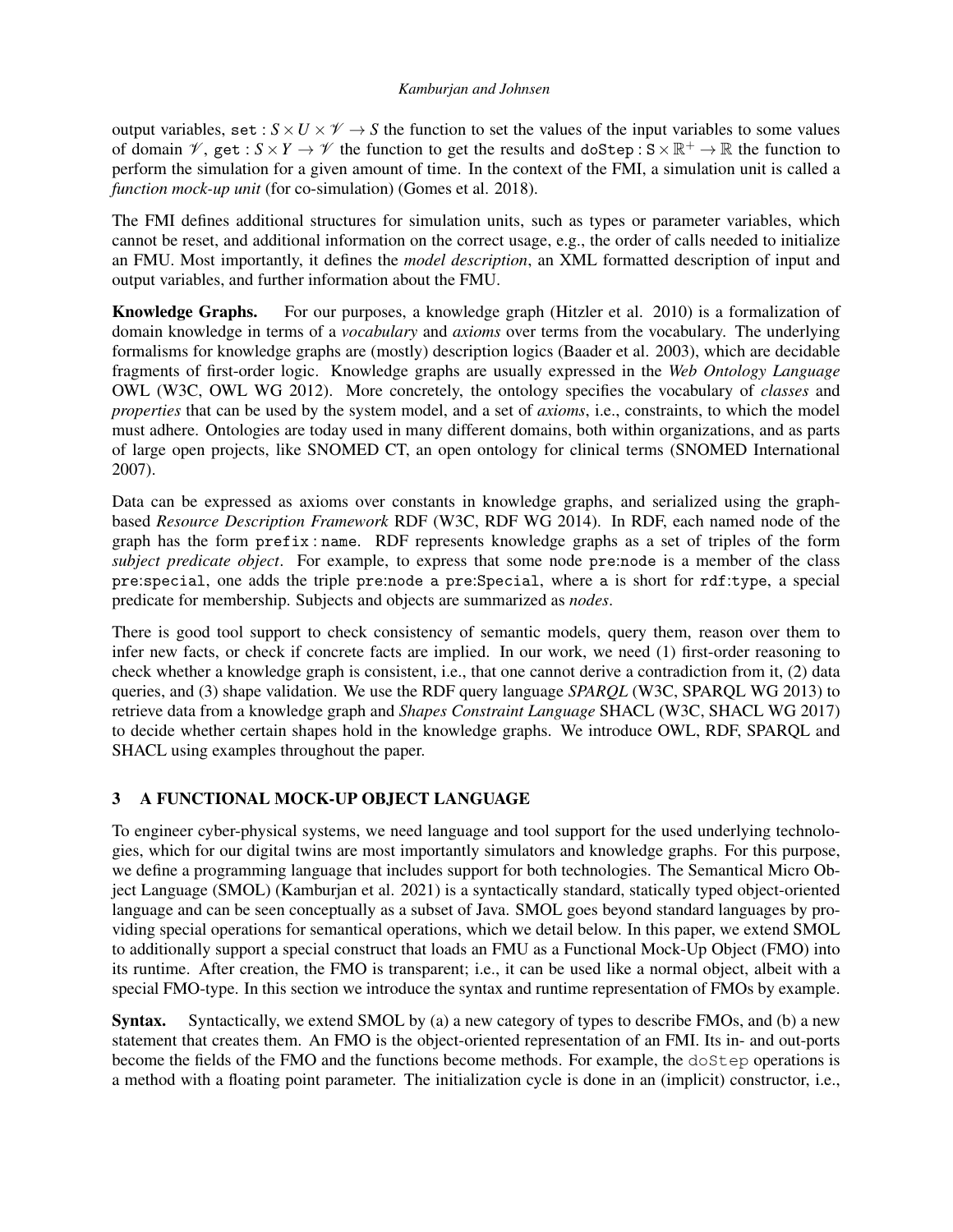an FMO is always in the step mode of the FMI co-simulation state machine [\(Blochwitz et al. 2012\)](#page-10-4), or throws an exception during object creation.

Types. FMOs are not instantiated from classes but by reading the *Model Description* of a co-simulation FMU. To represent this, we use FMO-types. An *FMO-type* FT is defined by the following grammar, where f ranges over field names and T over non-FMO types (we denote by overbar a comma-separated list of elements):

 $FT ::= \text{Cont}[\overline{F1d}]$   $F1d ::= (\text{in} | \text{out}) T f$ 

We denote the set of field names with in kind in an FMO-type  $FT$  by  $iFld(FT)$ , the set of field names with out kind by oFld(FT), and the type of a field within an FMO-type by  $T(FIG, FT<sub>1</sub>)$ .

FMO-types are covariant; i.e., an FMO-type  $FT_1$  is a subtype of another FMO-type  $FT_2$ , written  $FT_1 \leq FF_2$ , if  $FT_1$  contains more fields than  $FT_2$ , and the fields that the types share have subtypes in  $FT_1$ :

$$
\begin{aligned} \texttt{FT}_1 \leq & : \texttt{FT}_2 \iff \forall \texttt{F1d} \in \texttt{iF1d}(\texttt{FT}_2).~\texttt{T}(\texttt{F1d}, \texttt{FT}_1) \leq & : \texttt{T}(\texttt{F1d}, \texttt{FT}_2) \\ \forall \texttt{F1d} \in \texttt{oF1d}(\texttt{FT}_2).~\texttt{T}(\texttt{F1d}, \texttt{FT}_1) \leq & : \texttt{T}(\texttt{F1d}, \texttt{FT}_2) \end{aligned}
$$

The FMO-type defined by an FMU is

$$
\text{Cont} \, [\, \text{in} \, T_1 \, \text{ip}_1, \ldots, \text{in} \, T_n \, \text{ip}_n, \ldots, \text{out} \, T_1 \, \text{op}_1, \ldots, \text{out} \, T_m \, \text{op}_m],
$$

where  $Cont$  (for *continuous behavior*) is a type constructor,  $ip<sub>i</sub>$  are the input variables of types  $T<sub>i</sub>$  and  $op<sub>j</sub>$ are the output variables of types T*<sup>j</sup>* . All datatypes of FMI 2.0 are directly representable in SMOL.

To instantiate an FMO, we require an additional statement in SMOL. This statement takes as its parameters the path to a file containing an FMU to read its model description, and a series of assignments that initialize the input variables.

Definition 1 (FMO Instantiation). *Let* l *range over locations (i.e., object fields and variables),* e *over expressions and* f *over FMO-fields. FMO-instantiation is defined via grammar for the following statement*

$$
1 = \text{simulate}(\text{path}, \overline{f} = e);
$$

Let  $FT_{\text{path}}$  be the FMO-type defined by the FMU at path,  $T_1$  the type of 1, and  $T(e)$  the type of an expression e. An FMO-instantiation is well-typed if  $FT_{path} \leq T_1$  and  $T(e) \leq T(f, FT_{path})$  *for all assignments*  $f = e$ .

Operations on FMO-typed expressions are field accesses, where in fields can only be written and out fields can only be read. Also, for each supported function there is a corresponding method with the same name.

<span id="page-3-1"></span>Example 1. *Let us illustrate the use of SMOL to build a self-configuring digital shadow. The shadow consists of one FMU to read the value from a physical system, an FMU of a simulator of this system and a monitor. The simulator has one parameter, which must be adjusted to shadow the system correctly. The monitor compares the current values output by the FMUs to the observations of the physical system and reconfigures itself if the difference is above a certain threshold: A model search is started and the FMU for the simulator is started with possible values for its parameter, until running the simulation in the last time slice matches the system.*[2](#page-3-0)

*The following code creates the monitor and the FMOs for the FMUs. The FMUs must both have an output variable* val*, the parameter of the simulator must be an initializable input variable or parameter named* p*. Initially, we set this parameter to* 1.0*.*

<span id="page-3-0"></span> ${}^{2}$ For simplicity, we consider the difference between the streams at one point in time and a rather simple model search in this example. Our actual implementation contains less artificial variants of the example.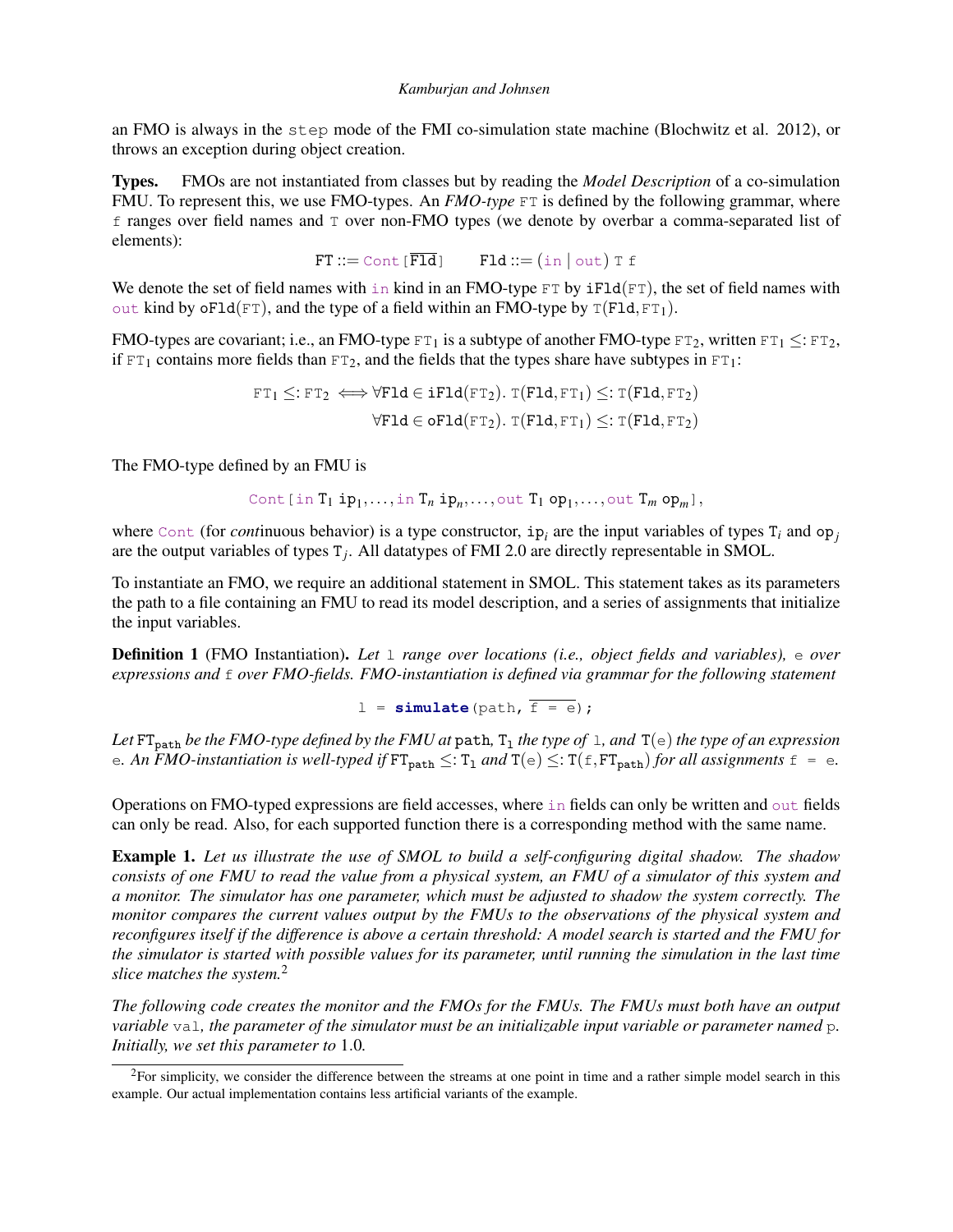```
1 Cont[out Double val] sys = simulate("Realsys.fmu");
2 Cont[out Double val] shadow = simulate("Sim.fmu",initVal=sys.val, p=1.0);
3 Monitor monitor = new Monitor(1.0); monitor.run(sys, shadow);
```
*The following code runs the shadow until the threshold is reached. Then, a new shadow based on the last value of the simulator and the last value of the system* prior *to advancing time is searched for. Note that here, the FMUs are transparent and treated as normal object with a doStep method.* 

```
1 class Monitor(Double threshold)
2 Unit run(Cont[out Double val] sys, Cont[out Double val] shadow)
3 while shadow != null do
4 Double last = sys.val;
5 sys.doStep(1.0); shadow.doStep(1.0);
6 Double d = sys.val - shadow.val;
7 if(d >= threshold) then this.findNewShadow(last, sys.val); end
8 end
9 end
10 end
```
*The model search is given in the method* findNewShadow*. We search for a fitting value of the parameter in the range* [0.5,1.5] *and return the first simulator that stays below the threshold. The method is also part of* Monitor*.*

```
1 Cont[out Double val] findNewShadow(Double last, Double sysVal)
2 Int step = 0;
3 while step <= 10 do
4 this.shadow = simulate("Sim.fmu", initVal=last, p=0.5+step*0.1);
5 this.shadow.doStep(1.0);
6 Double d = sysVal - this.shadow.val;
7 if(d <= threshold) then break; end //New shadow found.
8 step = step + 1;
9 end
10 this.shadow = null; //No new shadow found.
11 end
```
## <span id="page-4-0"></span>4 SEMANTICAL LIFTING OF FMOS

Semantical lifting maps a program state to a knowledge graph, to see the program state through the lense of domain knowledge. In particular, we use semantical lifting to validate the adequacy of the digital twin w.r.t. both the application domain (e.g., to answer questions such as *"is this application connecting the FMUs corresponding to some possible structure of the domain?"*) and digital twin engineering (e.g., to answer questions such as *"are the FMUs connected such that they interact with the physical system in a meaningful way?"*). In this section, we describe the semantical lifting of FMOs. Semantical lifting of program states itself is described in prior work [\(Kamburjan et al. 2021\)](#page-11-5), and is only described as far as needed.

Knowledge Graph Setup. The knowledge graph we consider consists of the following parts: (i) axioms and data describing general domain knowledge, (ii) axioms describing general knowledge about SMOL states, the *SMOL domain*, and (iii) the data generated by the semantical lifting itself. Part (i) can be some existing ontology, e.g., the IEEE standard ontologies for robotics and automation [\(IEEE ORA WG 2015,](#page-10-10)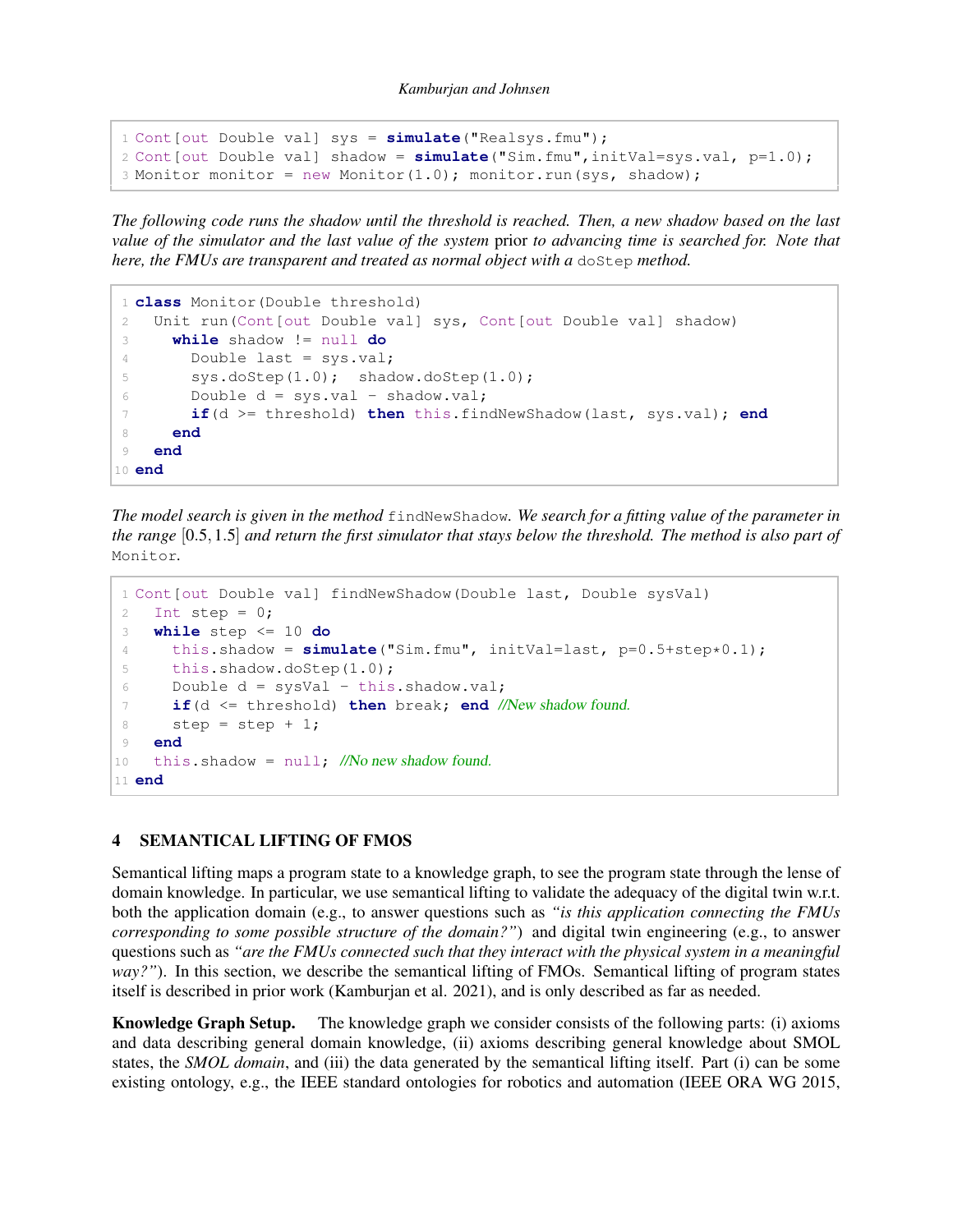[Fiorini et al. 2017\)](#page-10-11). Part (ii), the SMOL domain, introduces the vocabulary and axioms needed to express knowledge about SMOL program states. We refrain from giving the full definitions here, their RDF formalization is available as part of our open-source implementation. The encoding of FMOs in SMOL is represented as follows.

OWL Classes. Extending the basic ontology for object-oriented states [\(Kamburjan et al. 2021\)](#page-11-5), it states the existence of OO classes, objects, fields, and furthermore the existence of special simulation classes, input ports, output ports. In RDF, the existence of these concepts is expressed by *X* a owl:Class. for

 $X \in \{\texttt{smol:OutputPort}, \texttt{smol:InPort}, \texttt{smol:Class}, \texttt{smol:Field}, \texttt{smol:Similaration}, \texttt{smol:Object}\}.$ 

Additionally, ports connect an object with some data by *X* a owl:DatatypeProperty. for  $X \in$ {smol:OutPort,smol:InPort}. Each of the names has a prefix (smol: or owl:) denoting its domain and the identifier itself (e.g., outPort).

OWL Properties. We furthermore express the domain and range of properties that connect the aforementioned classes as axioms. E.g., smol:modelName connects FMOs (modeled as member of smol:Simulation with the a String, namely the name of the FMU, taken from its model description. Further properties are smol:hasPort connecting FMOs and ports, smol:hasName connecting ports with their name, smol:hasValue connecting FMOs and their current value.

Semantical Lifting We explain how a knowledge base is generated from a program state. At runtime, each FMO is represented as a tuple containing (1) an object identifier, (2) the model description of the loaded FMU, (3) a pointer to the FMU itself, and (4) a buffer for all variables to allow reading without invoking the FMU. We do not lift the full model description, which can be easily done using any XML-to-RDF converter, and instead lift a string containing the path to it. Thus, for each FMO the lifting is as follows.

Definition 2. *Let* (*X*,path,fmu,buffer) *be the runtime representation of an FMO, where X is an object identifier,* path *a string literal containing a file path,* fmu *a reference and* buffer *a map from port names (as string literals) to pairs* (kind, *v*)*, where* kind *described the causality of the variable (input, output, local, etc. See [\(Modelica Association 2021,](#page-11-12) Sec. 2.2.7)). Let* name *be the name as described in the model description in* path*. Its lifting is the following set of triples:*

*X* a smol:Simulation *X* smol:hasName name *X* smol:loaded path

*for each variable*  $\forall$ ar  $\in$  **dom**(buffer) *there is a node* run:v *with*:

*X* smol:hasVar run:var run:var smol:hasKind kind(buffer(*var*)) *X* run:var value(buffer(*var*))

<span id="page-5-0"></span>Example 2. *Consider the code from Ex. [1](#page-3-1) and the state directly before* run *is called with an initial value of* 0.0 *for* sys.val*. The lifted knowledge graph is shown in Fig. [1,](#page-6-1) where none relevant parts of the graph and the* smol:loaded *property have been omitted for readability. The core is the lifted* Monitor *object: a node* run:monitor *that is a member of* prog : Monitor *and has properties* prog : shadow *and* prog : sys*, corresponding to each of its fields. The properties connect to nodes for the FMO, with the lifting as above.*

The knowledge graph can be used to express domain knowledge about the *structure* of a digital twin. For example, we can verify that the monitor indeed has two different FMUs: one for the physical system and one for the simulation. Also we can verify that the monitor stored under Monitor.shadow is indeed the shadow (and vice versa). Note that this is *general* knowledge about digital twins. Thus, it can be formulated partially independent of the implementation. Thus, we can achieve a separation of concerns between (1) programming the behavior of a digital twin and (2) ensuring its structural adequacy.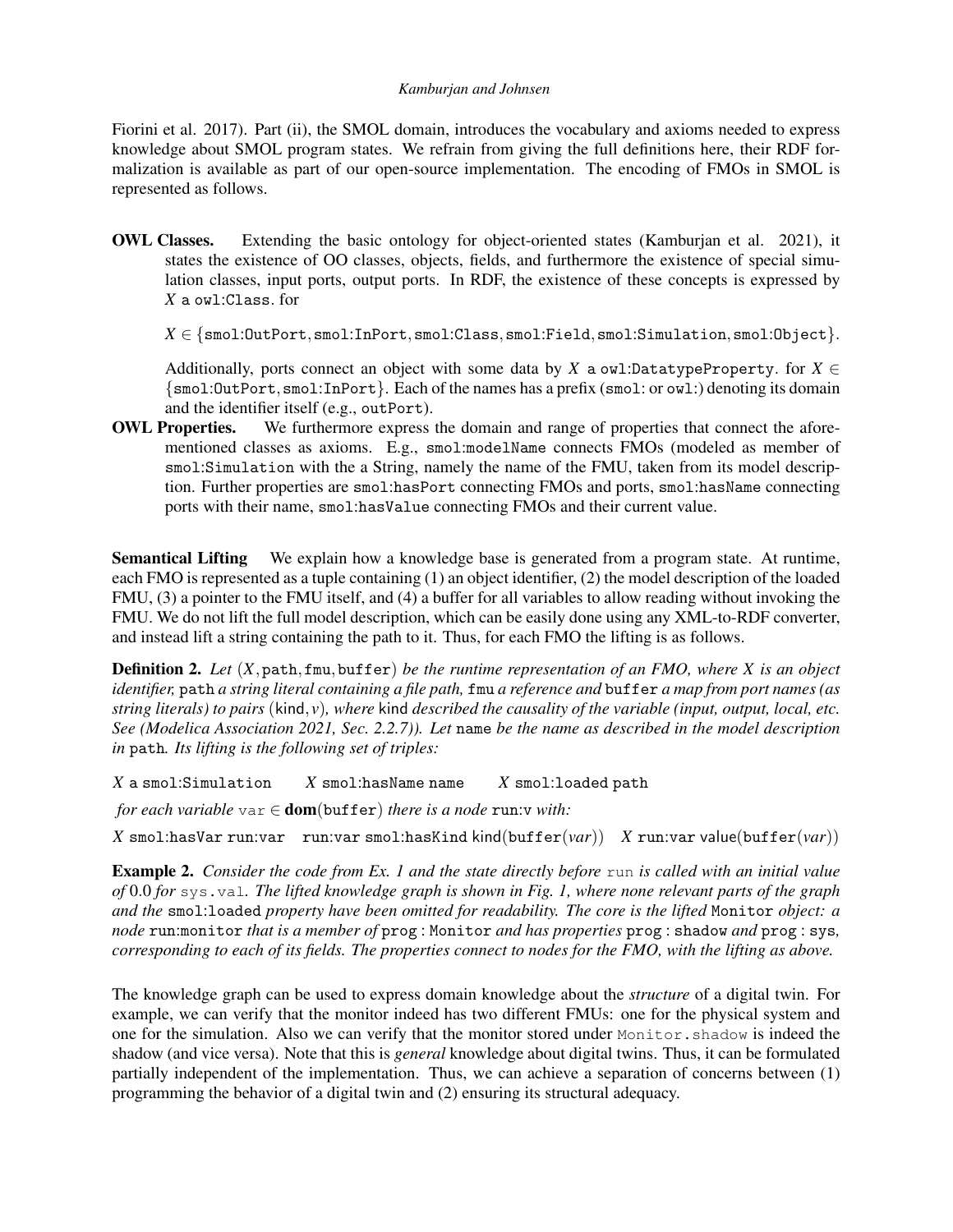

<span id="page-6-1"></span>Figure 1: Knowledge graph for the digital shadow example.

#### <span id="page-6-0"></span>5 EXPLOITING THE SEMANTICAL LIFTING

Lifted program states can be used to validate the current structure of the program, including its simulators, against domain constraints. This can be either domain constraints from the domain of digital twin engineering, or from the application domain. We first introduce the semantic technologies by example using the domain of digital twin engineering and the digital shadow example from Ex. [1](#page-3-1) and Ex. [2.](#page-5-0)

Consistency A simple validation is to check that the lifted state is indeed consistent with the domain knowledge. This task is standard for all description logic reasoners. For example, consider the domain knowledge that expresses that (1) an FMO loading an FMU with name "Shadow" is a ShadowFMO and (2) that the property prog:shadow points to a ShadowFMO. This can be expressed, in the Manchester syntax for OWL [\(Horridge et al. 2006\)](#page-10-12), as follows:

$$
: \texttt{ShadowFMO} \textbf{ subClassOf} \text{ smol:hasName } \textbf{value} \text{ ``Shadow''} \qquad (1)
$$

$$
prog:shadow Range:ShadowFMO \qquad (2)
$$

The first axiom expresses that every object that has the value "Shadow" in its smol:hasName property is a member of the OWL class ShadowFMO. The second axiom expresses that the range of the prog:shadow are only members of ShadowFMO. If this set of axioms is consistent with the semantically lifted state, then the field Monitor. shadow indeed only points to FMUs that are shadowing the real system.

Shapes Consistency relies on adding axioms and performing reasoning on the knowledge graph. In contrast, SHACL uses graph shape constraints on the subgraphs that can occur in the knowledge graph. Checking these graphs does not require reasoning and it is thus, potentially, very efficient. For example, the property stating that every Monitor instance loads a ShadowFMO in its Monitor .shadow field can be expressed with the following SHACL shape:

```
ex:ShadowShape a sh:NodeShape; sh:targetClass prog:Monitor ;
  sh:property [
    sh:path ( prog: shadow smol: hasName );
    sh:hasValue "Shadow" ; ].
```
This shape expresses that every node of class prog:Monitor has a path through the properties prog:shadow and smol:hasName which ends in the value "Shadow".

Queries While SHACL defines shapes that must be adhered to, it is not capable of expressing negative properties. To this end, we can predefine SPARQL queries that access the knowledge base and should return empty sets. Continuing our example, the following SPARQL query returns Monitor instances that have loaded their simulator FMU as the FMU connecting it to the physical system.

SELECT ?m WHERE { ?m prog:system ?fmu. ?fmu a :ShadowFMO }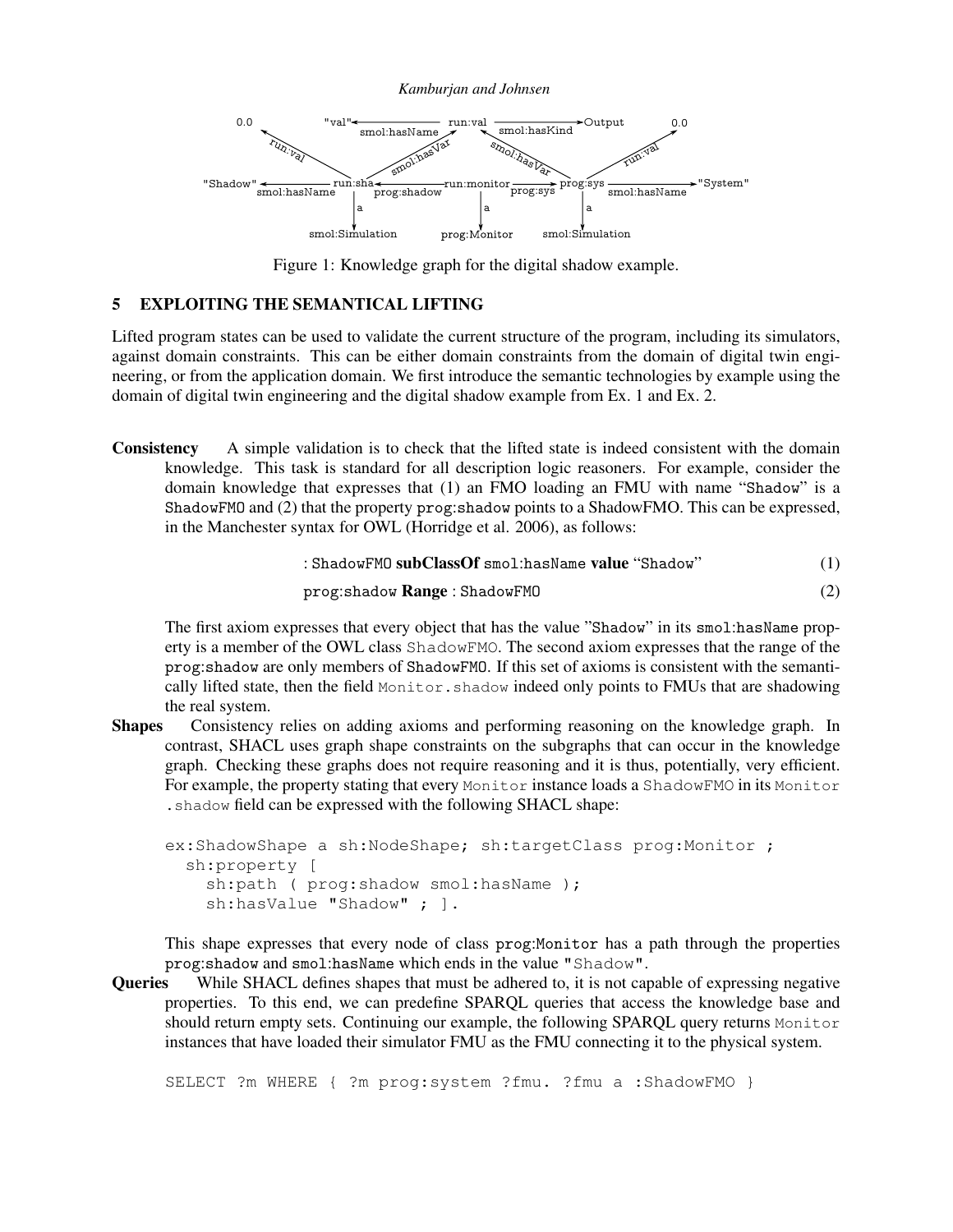*Kamburjan and Johnsen*



<span id="page-7-0"></span>Figure 2: Co-Simulation structure of the Open Simulation Platform house case study.

At its core, the query defines also a shape, but it may also use reasoning to derive new knowledge. The above example uses the notion of a ShadowFMO, which must be derived first.

The example above shows that we can use knowledge graphs to express properties about digital twins. Next, we show that they can also be used to show that a digital twin is correctly mirroring its physical counter part, i.e., to check its configuration. To this end, we first introduce a co-simulation program based on a house model from the Open Simulation Platform [\(Smogeli et al. 2020\)](#page-11-6). It models the temperature changes in a house with two rooms and a controller that controls the heaters in the rooms.

<span id="page-7-1"></span>Example 3. *The structure of the FMUs for a house with two rooms and two heaters is shown in Fig. [2.](#page-7-0) There is one FMU per room, which is connected to the FMU of the controller of the house and two FMUs for its walls. The outer walls are connected to an outside FMU, while the inner wall is connected to the rooms. The heaters are also connected to the controller FMU itself, which has an external clock FMU.*

A digital twin must be *adequate*: it must mirror the physical system to give meaningful results. Additionally, hypothetical scenarios (e.g., possible changes to the structure of the house) must adhere to basic domain knowledge to be useful. We now give the central parts of the SMOL code and give examples for how we can check both the adequacy of the twin itself and the adequacy of hypothetical scenarios.

Example 4. *The classes used to model Ex. [3](#page-7-1) are defined in Lst. [1.](#page-8-1) We omit all methods, as the propagation of value and time advance are not important for adequacy, but only the structure of connections. The* Dyn *class realizes a common superclass for co-simulation. Each FMU is encapsulated in one object, which has explicit connections to its neighbors (except the controller and clock FMUs, which share one object).*

**Domain adequacy.** We formalize knowledge about (this kind of) houses in terms of axioms and check whether a certain setup adheres to it. For example, consider the knowledge that a controller must control two different rooms, which is expressed by requiring the following query to always return an empty result:

```
SELECT ?room WHERE { ?ctrl a prog:Controller.
                     ?ctrl prog:r1 ?room. ?ctrl prog:r2 ?room }
```
Observe that this is not knowledge about how to configure a twin, as we considered for the digital shadow. Instead, it is knowledge about how the *physical* controller must be used and, thus, how the *digital twin* must be structured *internally*.

Structural adequacy. Let us assume that the digital twin is twinning a concrete building. The structure of the building is captured by the following (partial) knowledge graph:

```
asset:heater1 a asset:Heater. asset:heater1 asset:in asset:room1.
asset:heater2 a asset:Heater. asset:heater2 asset:in asset:room2.
asset:heater1 asset:id 13. asset:heater2 asset:id 12.
asset:room1 asset:leftOf asset:room2.
```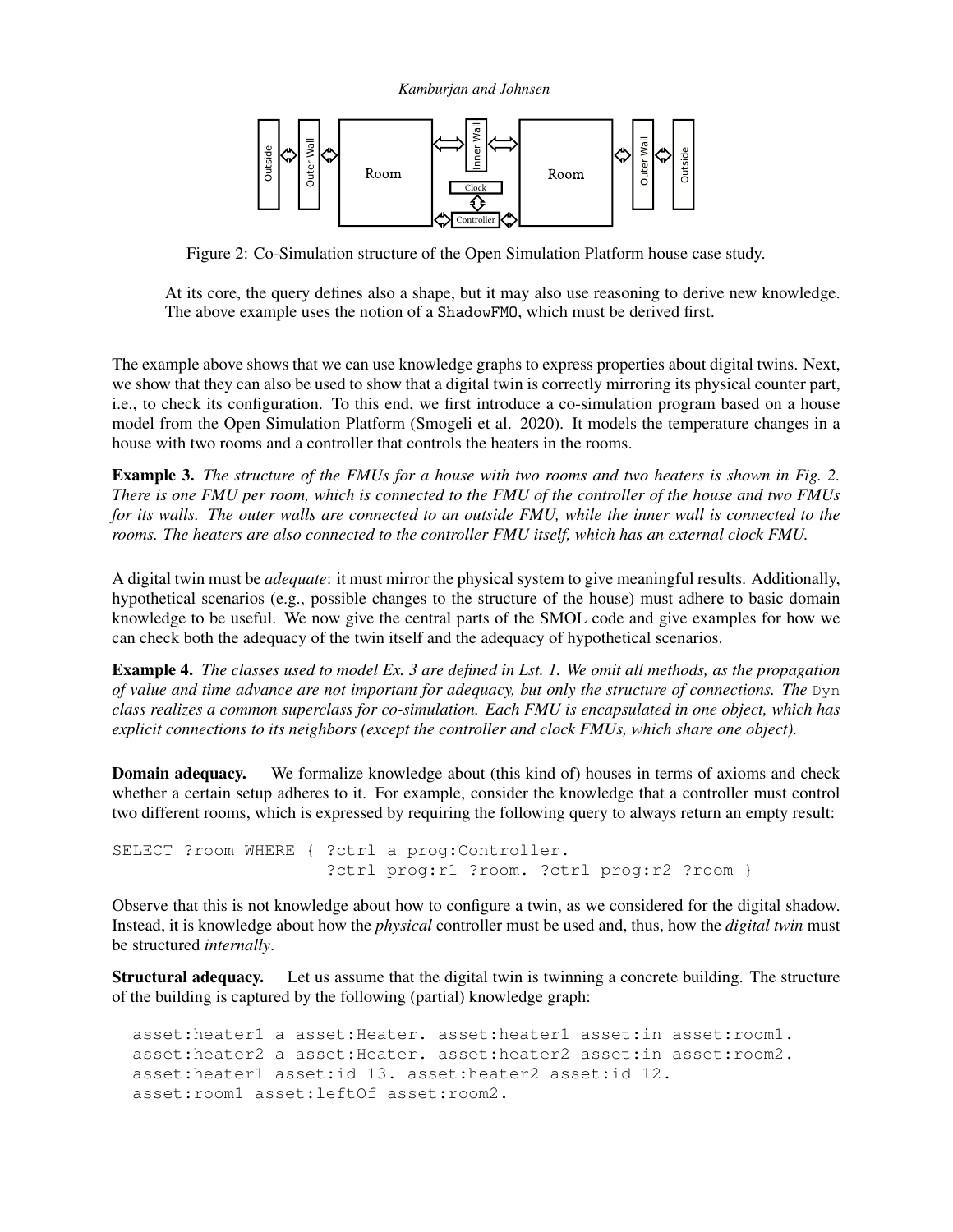```
1 abstract class Dyn()
2 abstract Int propagate()
3 abstract Int advance(Double db) end
4 abstract class Wall extends Dyn() end
5 class Room extends Dyn(Cont[in Double h_InnerWall, in Double h_OuterWall,
6 in Double h_powerHeater, out Double T_room] f,
7 Wall inner, Wall outer, Controller ctrl,
8 Boolean left, Int id) end
9 class Controller extends Dyn(Cont[in Double T_room1, in Double T_room2,
10 in Double T_clock, out Double h_room1,
11 out Double h_room2] dynamics,
12 Cont [out Double Clock] clock,
13 Room r1, Room r2, Int id) end
14 class InnerWall extends Wall(Cont[in Double T_room1, in Double T_room2,
15 out Double h_wall] dynamics,
16 Room left, Room right) end
```
Listing 1: SMOL class definitions for the digital twin of the house.

There are two heaters (asset:heater1 and asset:heater2) in two different rooms asset:room1 and asset: room2. For the asset (of which we only show the identifier), we have the following spatial information:  $\text{assert}: \text{room1}$  is left of  $\text{assert}: \text{room2}.$  We express that the structure of the digital twin corresponds to the physical system as follows. We first introduce knowledge about which heater must be left of the other via a modelsLeft property. Note that the heater and room are one object in the digital twin, but they are two nodes in the physical twin.

:modelsLeft subPropertyOf asset:in o asset:leftOf o inverse(asset:in) The following query returns all correctly configured digital twins: a SMOL heater and a physical heater are considered the same if they have the same identifier. If the heater  $h1$  is modeled as left of the heater  $h2$ , then the SMOL room for  $\circ 1$  must be the leftmost and  $\circ 2$  must be not.

```
SELECT * WHERE { ?o1 prog:id ?id1. ?h1 asset:id ?id1.
                 ?o2 prog:id ?id2. ?h2 asset:id ?id2.
                 ?h1 :modelsLeft ?h2.
                 ?o1 prog:left True. ?o2 prog:left False. }
```
# <span id="page-8-0"></span>6 IMPLEMENTATION

The implementation, including the above case studies and further examples, is available as part of the SMOL interpreter (see online auxiliary material). The source code also contains a formal definition of SMOL syntax as an xText [\(Eysholdt and Behrens 2010\)](#page-10-13) grammar. The SMOL runtime is implemented as an interpreter that takes a set of FMU files and SMOL files. FMOs are handled separately from normal objects, but we do allow null to be assigned to an FMO-type location. When loading FMUs, the runtime performs some basic additional checks; e.g., it will only load FMUs for co-simulation and not for model exchange.

The SMOL interpreter implements interactive execution using a Read-Evaluate-Print-Loop (REPL) for debugging, and in particular allows to buffer the output variables of an FMO. Using a special command  $d$ raw, one can print the graph of the buffered FMO.

Implementation Strategy. Our approach in this paper has been based on SMOL in order to reuse the semantical lifting mechanism, which so far has only been implemented for SMOL. The FMO concept itself, however can easily be adopted in any object-oriented language implementing the FMI as follows: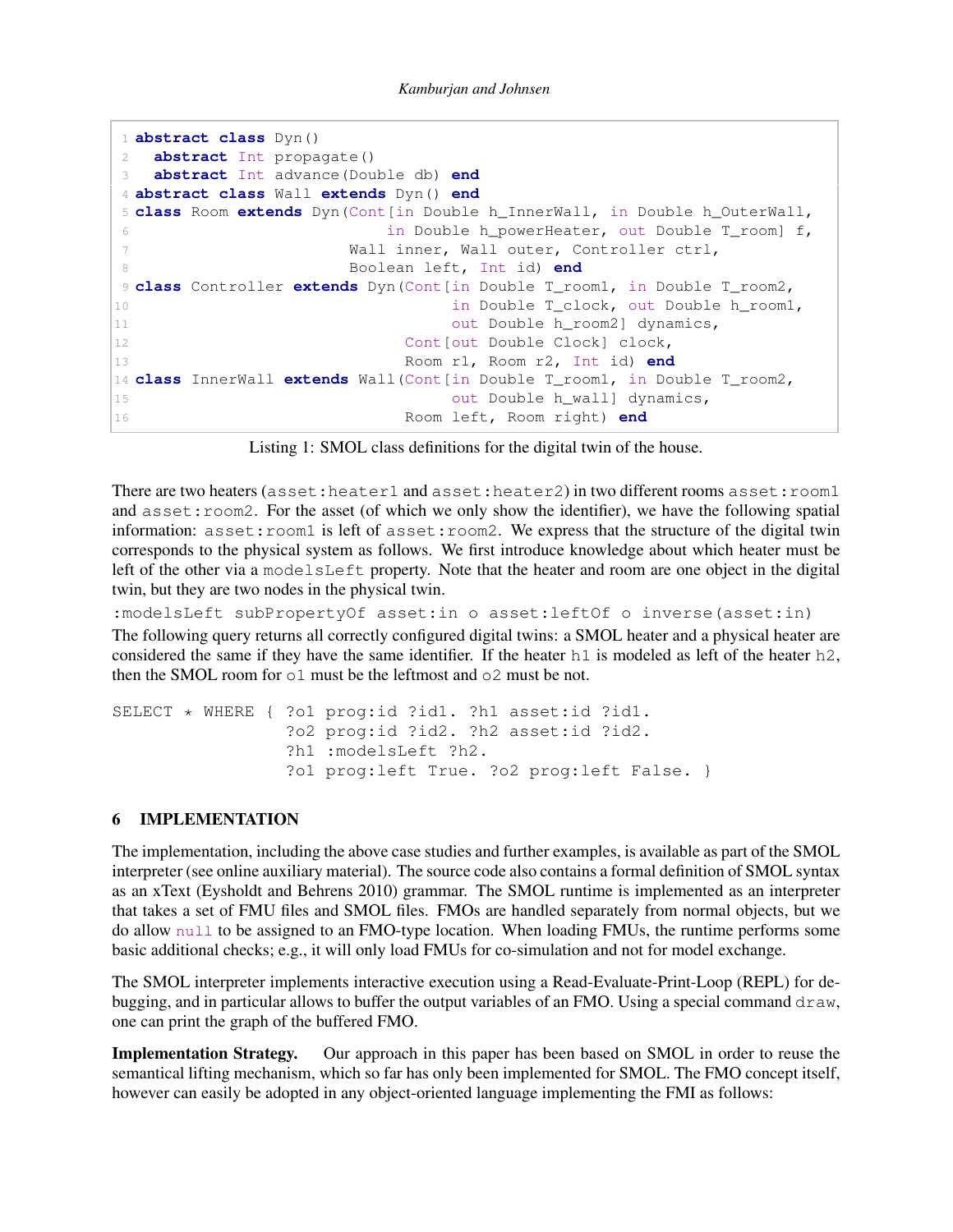- 1. Create a wrapper class around the FMI calls to a single loaded FMU, based on the model information of the FMU. This can be done statically or dynamically, if the FMU is not known at compile time.
- 2. Create a factory that takes an FMU file and returns an instance of the corresponding FMO class.
- 3. Export a knowledge graph from an object structure, e.g., by implementing a special serializer.

The runtime semantics of SMOL can be used as a guide to design the wrapper classes. The implementation in the interpreter does not explicitly require such a class and uses a more generic Kotlin implementation. The recovery of FMI concepts must then be implemented on top of an abstraction of the program that concentrates on the FMO — a suitable abstraction could be SMOL itself.

Extensions. So far, our implementation only supports FMI 2.0 and its data types. One can easily add the vector types of FMI 3.0 and units on top of the data types using standard type system approaches [\(Bennich-](#page-10-14)[Björkman and McKeever 2018\)](#page-10-14). FMI 3.0 adds event handling to FMUs, which is naturally handled in an object-oriented setting using observer or publish-subscribe mechanisms. Remark that our implementation is under active development and does not yet support all properties of FMI 2.0.

# <span id="page-9-0"></span>7 RELATED WORK

The FMI standard has a number of libraries for bindings into (object-oriented) languages, which are listed under [https://fmi-standard.org/tools/.](https://fmi-standard.org/tools/) For example, at least three bindings exist for Java alone, of which JavaFMI [\(Kremers et al. 2022\)](#page-11-13) is used as a library in our implementation. None of these bindings considers the connection to knowledge graphs or semantic web technologies, so we refrain from discussing them in detail. Our approach can easily be converted to applications using any of these libraries following the implementation strategy outlined in Sec. [6.](#page-8-0) More in line with our work, [Thule et al. \(2019\)](#page-11-3) give a more formal and language-based approach by introducing the Master Algorithm specification language. Although it does not connect to knowledge graphs, it aims to give a semantic foundation to interconnected simulators.

The idea of using knowledge graphs for co-simulation has been explored by [Lu et al. \(2020\)](#page-11-14) to define high-level scenarios. Silver et al. use similar ideas to include a domain ontology to express constraints for simulation in a discrete event simulation framework [\(Silver et al. 2007,](#page-11-15) [Han et al. 2011,](#page-10-15) [Silver et al. 2011\)](#page-11-16). In contrast to our paper, their work is mostly concerned with the modeling of the simulation domain and not the surrounding structure. Similarly, [Turnitsa et al. \(2010\)](#page-11-17) give an knowledge graph that encompasses both modeling and simulation. An overview over the combination of knowledge graphs and simulation in more specific fields can be found in the recent survey of [Listl et al. \(2020\).](#page-11-2)

Contrary to the approaches described above, our aim is not to show that knowledge graphs can be used to express knowledge *about* simulations, simulation scenarios and simulating structures, but to show (a) how to use this knowledge *practically within* a programming language framework, which makes our approach more general and applicable, and (b) how knowledge graphs and simulation interact specifically for digital twins. We believe that this is an underexplored research direction despite the recognized potential of knowledge graphs in this area [\(Cameron et al. 2018,](#page-10-2) [Rozanec et al. 2020,](#page-11-0) [Kharlamov et al. 2018\)](#page-11-1).

# <span id="page-9-1"></span>8 CONCLUSION

We have presented a language-based approach to develop applications that combine simulators and formalized domain knowledge, as well as its implementation in SMOL. The presented language extension uses Functional Mock-Up Objects as a transparent programming layer that encapsulates the FMI in a standard OO structure and tightly integrates it into the type system. Furthermore, we demonstrate how semantical lifting enables the use of knowledge graphs to ensure structural properties, especially for digital twins. We show that semantical lifting can be used to express and check crucial properties of both digital twin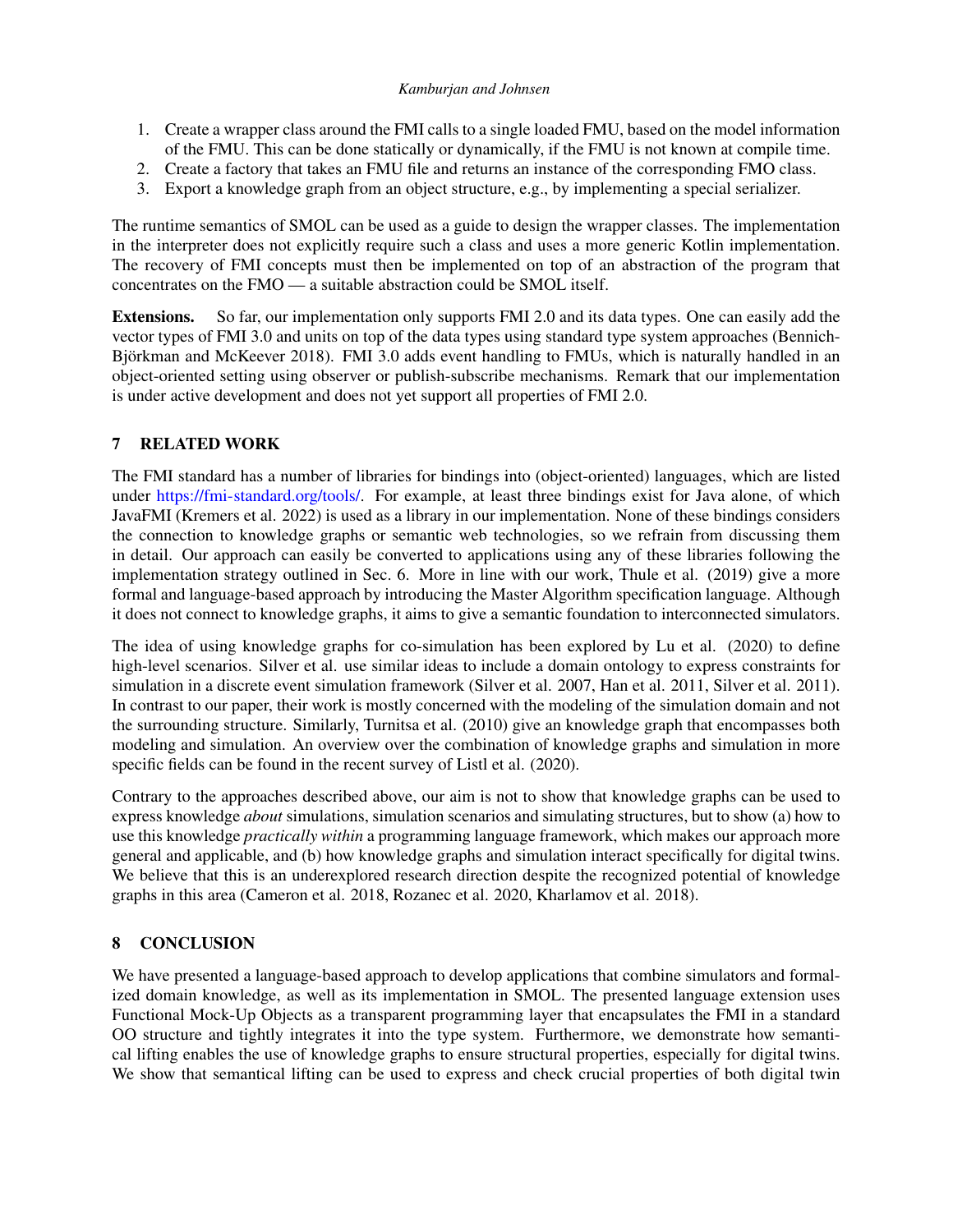engineering and domain constraints. For future work, beyond extending our implementation to cover the upcoming FMI 3.0 standard and include the aforementioned unit type system, we plan to investigate the use of semantical lifting at runtime for *dynamic reconfigurations* that reflect changes in the physical twin, as well as inheritance for FMUs in context of semantic lifting [\(Kamburjan, Klungre, and Giese 2022\)](#page-11-18).

#### REFERENCES

- <span id="page-10-9"></span>Baader, F., D. Calvanese, D. L. McGuinness, D. Nardi, and P. F. Patel-Schneider. (Eds.) 2003. *The Description Logic Handbook: Theory, Implementation, and Applications*. Cambridge University Press.
- <span id="page-10-0"></span>Barricelli, B. R., E. Casiraghi, and D. Fogli. 2019. "A Survey on Digital Twin: Definitions, Characteristics, Applications, and Design Implications". *IEEE Access* vol. 7, pp. 167653–167671.
- <span id="page-10-14"></span>Bennich-Björkman, O., and S. McKeever. 2018. "The next 700 unit of measurement checkers". In *SLE*, pp. 121–132, ACM.
- <span id="page-10-4"></span>Blochwitz, T., M. Otter, J. Åkesson, M. Arnold, C. Clauss, H. Elmqvist, M. Friedrich, A. Junghanns, J. Mauss, D. Neumerkel, H. Olsson, and A. Viel. 2012. "Functional Mockup Interface 2.0: The Standard for Tool independent Exchange of Simulation Models". In *Modelica Conference*, pp. 173–184, The Modelica Association.
- <span id="page-10-2"></span>Cameron, D., A. Waaler, and T. M. Komulainen. 2018. "Oil and Gas digital twins after twenty years. How can they be made sustainable, maintainable and useful?". In *SIMS 59*, pp. 9–16.
- <span id="page-10-13"></span>Eysholdt, M., and H. Behrens. 2010. "Xtext: implement your language faster than the quick and dirty way". In *SPLASH/OOPSLA Companion*, pp. 307–309, ACM.
- <span id="page-10-5"></span>Feng, H., C. Gomes, C. Thule, K. Lausdahl, M. Sandberg, and P. G. Larsen. 2021. "The Incubator Case Study for Digital Twin Engineering". *CoRR* vol. abs/2102.10390.
- <span id="page-10-11"></span>Fiorini, S. R., J. Bermejo-Alonso, P. J. S. Gonçalves, E. P. de Freitas, A. O. Alarcos, J. I. Olszewska, E. Prestes, C. Schlenoff, S. V. Ragavan, S. A. Redfield, B. Spencer, and H. Li. 2017. "A Suite of Ontologies for Robotics and Automation [Industrial Activities]". *IEEE Robotics Autom. Mag.* vol. 24.
- <span id="page-10-6"></span>Frasheri, M., H. Ejersbo, C. Thule, and L. Esterle. 2021. "RMQFMU: Bridging the Real World with Cosimulation Technical Report". *CoRR* vol. abs/2107.01010.
- <span id="page-10-8"></span>Gomes, C., L. Lúcio, and H. Vangheluwe. 2019. "Semantics of Co-simulation Algorithms with Simulator Contracts". In *MoDELS (Companion)*, pp. 784–789, IEEE.
- <span id="page-10-3"></span>Gomes, C., C. Thule, D. Broman, P. G. Larsen, and H. Vangheluwe. 2018. "Co-Simulation: A Survey". *ACM Comput. Surv.* vol. 51 (3), pp. 49:1–49:33.
- <span id="page-10-15"></span>Han, J., J. A. Miller, and G. A. Silver. 2011. "Sopt: ontology for simulation optimization for scientific experiments". In *WSC*, pp. 2914–2925, IEEE.
- <span id="page-10-7"></span>Hansen, S. T., C. Gomes, M. Palmieri, C. Thule, J. van de Pol, and J. Woodcock. 2021. "Verification of Co-simulation Algorithms Subject to Algebraic Loops and Adaptive Steps". In *FMICS*, Volume 12863 of *LNCS*, pp. 3–20, Springer.
- <span id="page-10-1"></span>Hitzler, P., M. Krötzsch, and S. Rudolph. 2010. *Foundations of Semantic Web Technologies*. Chapman and Hall/CRC Press.
- <span id="page-10-12"></span>Horridge, M., N. Drummond, J. Goodwin, A. L. Rector, R. Stevens, and H. Wang. 2006. "The Manchester OWL Syntax". In *OWLED*, Volume 216 of *CEUR Workshop Proceedings*, CEUR-WS.org.
- <span id="page-10-10"></span>IEEE ORA WG 2015. "IEEE Standard Ontologies for Robotics and Automation". *IEEE Std 1872-2015*, pp.  $1-60.$